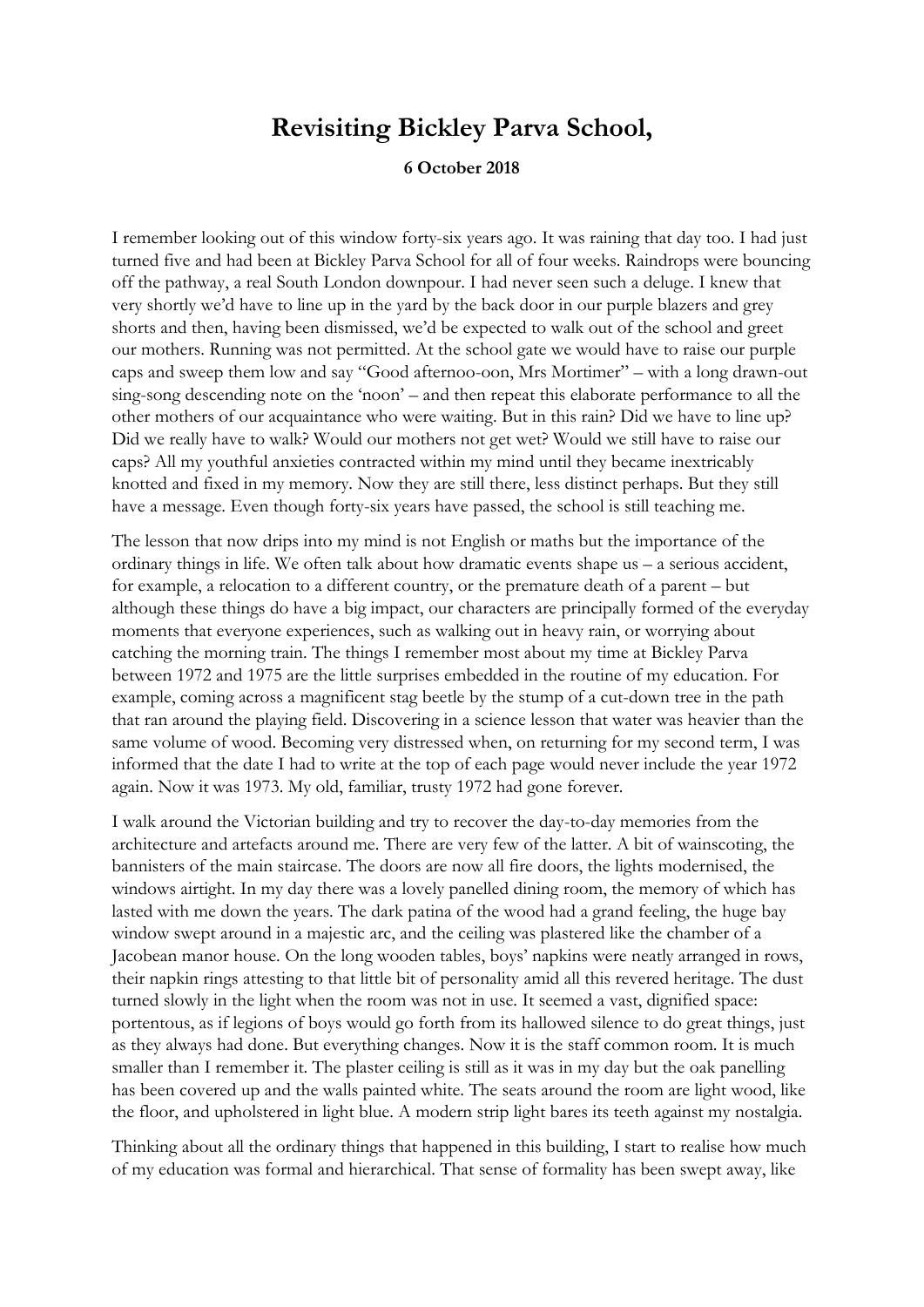the oak panelling. The whole school feels light and refreshing now. The playing field has been covered by timber-clad classrooms decorated with bright colours; what open ground remains is covered with artificial turf on which a large, ship-shaped wooden climbing frame stands. Everything is designed to appeal to a different sort of parent from fifty years ago, with different ideas about schooling. The assembly hall is now a pair of classrooms and carpeted, and again, brightly decorated, with purple chairs for the children. At least the school colour has not changed. It all seems much friendlier than in my day. But it also feels flimsier, less reliable. I liked the solidity of the school's heritage, and its formality was merely a part of that. Did my liking for such things come from my family or the school? It is too late to say for sure but the truth is probably a bit of both. They complemented each other then as much as the greater friendliness fulfils parental expectations today.

As I look around, I see more and more angles of memories which are ordinary yet tinged with formality. We were instructed never to use the front door: that was strictly for the headmaster. We were prohibited from going into the garden of the headmaster's house, which was just beside the school, even to fetch a ball. If we wished to speak in class, we had to raise our right hands and wait to be invited to open our mouths. We were always expected to wear our purple blazers with a pink bee on the badge – the school logo – but we were also required to wear a cap when coming to the school and going home. This was also decorated with a bee. Boys from other schools mocked us at the train station. 'Oi, wotcha mate, there's an 'orrible insect on your 'ead'. And then we'd be thumped on the front of the cap, knocking it off.

Formality. It is ingrained in me. I can still remember the order of names in my class when the morning roll call was taken in the hall: 'Balkwill, Blackley, Bowes-Smith, Christou, Epps, Hollingsworth, Hunt, Lisle, Mortimer…' In my third year, aged seven, my class would be escorted up to the senior school, Bickley Park, to have lunch. We were lined up in two rows and forced to hold hands with our opposite number. Discipline was strict then, as it was indeed throughout the whole day. If you didn't do something properly, you would be reprimanded: I was told off many times for the poor quality of my handwriting. If you misbehaved you would be sent to the headmaster, Mr Tidman. I feared him, as if he were the brutal dictator of a small state that no one could locate without looking at a map. On one occasion, having grazed my knee, he refused to accept that I was allergic to plasters and picked me off the ground and forced the distressing adhesive on to my skin. I was in tears. He no doubt thought it was for my benefit. But, notwithstanding his good intentions, under his headmastership, formality ruled. We had guidelines that we were never allowed to forget, even after the passing of almost fifty years.

I walk into a large classroom at the back of the school, which is now the library. I am greeted by brightly coloured covers on mobile bookcases. I look around; this room is, strangely, larger than I remember it. We were taught maths here in our first year – this is the spot where I was so distressed at the passing of the year 1972. Here too is where our teacher showed us how to make a mat for a teapot, how to grow cress, and how gerbils and hamsters don't live very long. From here we rushed to the hall at morning breaktimes to take our third-of-a-pint of milk and drink it sitting on benches that ran around the outside of the hall. Having finished it, we would charge around the paths around the playing field or go to the playground at the back of the grounds to play football. Football did not interest me. What did, however, was the overgrown Victorian garden next door. I loved looking over the fence and seeing the leaf-strewn paths and steps, and a neglected statue covered with ivy. I did not need actually to set foot in that magical space: just to look at it enthralled me. It was my own ruined palace, my own playground of the imagination,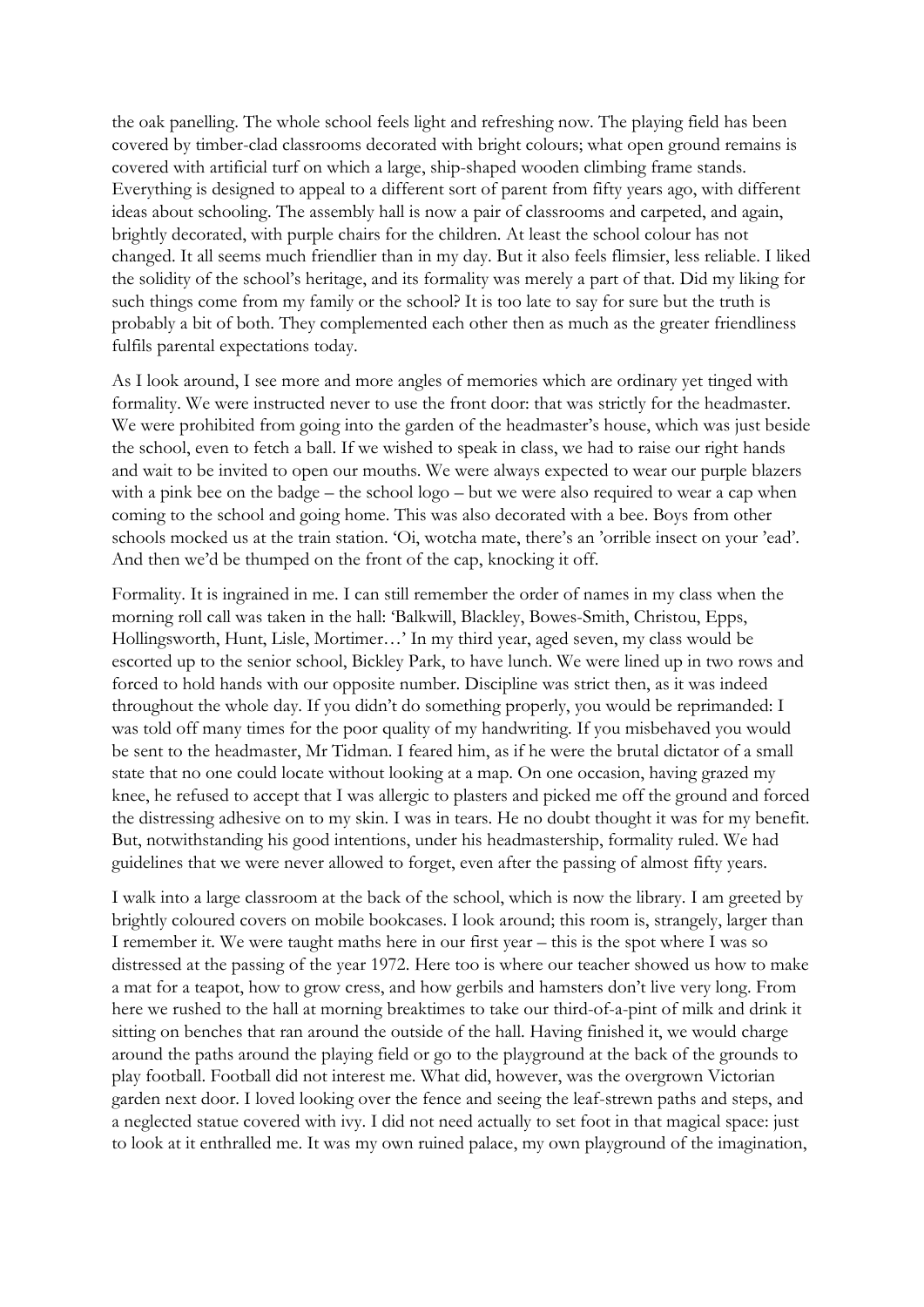where I could see myself stepping out of the world of football and playground bullies into the past, which proved to be my destiny.

Just before leaving Bickley Parva in 1975, we were told to create something that would be put in a book to be a lasting record of our time at the school. At that age I liked the nonsense verse by Ogden Nash and Edward Lear, so I decided to write a poem in a similar style about a cat who wanted to travel to New Zealand. The refrain – 'he sat on a seal with a steering wheel / but he never got to New Zealand' – sticks in my mind. Does my first literary composition still exist? No. All these 'lasting records' were destroyed in the mid-1980s. The formal way of school life back then has been entirely chucked out. There are classrooms where the headmaster's house used to stand. The ruined Victorian garden next door has been developed into two smart houses. The boys don't wear caps these days – they have gone the way of the oak panelling and my nonsense poem. That has been the fate of everything that is old-fashioned. I suppose I too am old-fashioned compared to this new world of lightness and brightness and, let's face it, a more intense form of academic education with higher expectations and more pressure than ever before. I acknowledge the need for change but I am a little sad. Much of what I loved about the school was its old-fashionedness. Such things made me feel safe. It is a remarkably reassuring thing to be educated in an environment that seemed to my young mind to be very old, and thus capable of withstanding the test of time, and impervious to the short-term shocks of bad news stories.

The visit has jogged my mind in a number of ways. This is, of course, what you would expect. What I did not expect was to find myself discovering my innocence at that age. And I mean *discovering*, not rediscovering. When I was five, I did not know I was innocent. But now, every memory is framed by an awareness of how uncynical and naïve I was in those years, up to the age of seven. One day in the school hall a teacher insisted to the class that Psalm 23 – 'The Lord is My Shepherd' – was the most beautiful song in the world. I raised my arm and, on being given permission to speak, I told her that she was wrong because that my mother singing 'Greensleeves' was much more beautiful than that psalm. My purpose was nothing other than loyalty to the truth. Likewise, it was at Bickley Parva that I first got to know someone who was black. I was talking about him with my mother one day and described him as 'the boy with the large satchel'. She always remembered that I never actually referred to him by his skin colour, which, to her generation, was the most obvious way to single him out. I wasn't being politically correct: at that age I was still unaware that these things were an issue.

Outside the school hall, there is a little slope. I used to charge down it when I was five, frowning, making myself angry – because to be *angry* seemed to me to be *serious* and people who were serious had to get places fast, and sprinting like this, I was very, very fast. I can picture myself there, so lacking in knowledge and understanding, and so much in need of formality and rules. In fact, my five-year-old self seems even more naïve now because, at five, I had no inkling of my naivety. I lacked that self-awareness. That is probably why the word 'innocence' tinges every memory. It was not that I was innocent of anything in particular but more that I did not have anything resembling guilt. Everything in life was still about learning – and nothing about trying to forget.

We think of innocence as if it is just simple and light, airy – almost angelic. Ask anyone whether innocence would float or sink if it had a physical form, and they will almost certainly tell you that it would float. It does not weigh us down as our crimes do. No one loses sleep over sins they *haven't* committed. And yet, as I leave the school, I feel I have dived through the dark, still waters of time to view the memory of those years – as if my time at the school was a Spanish galleon